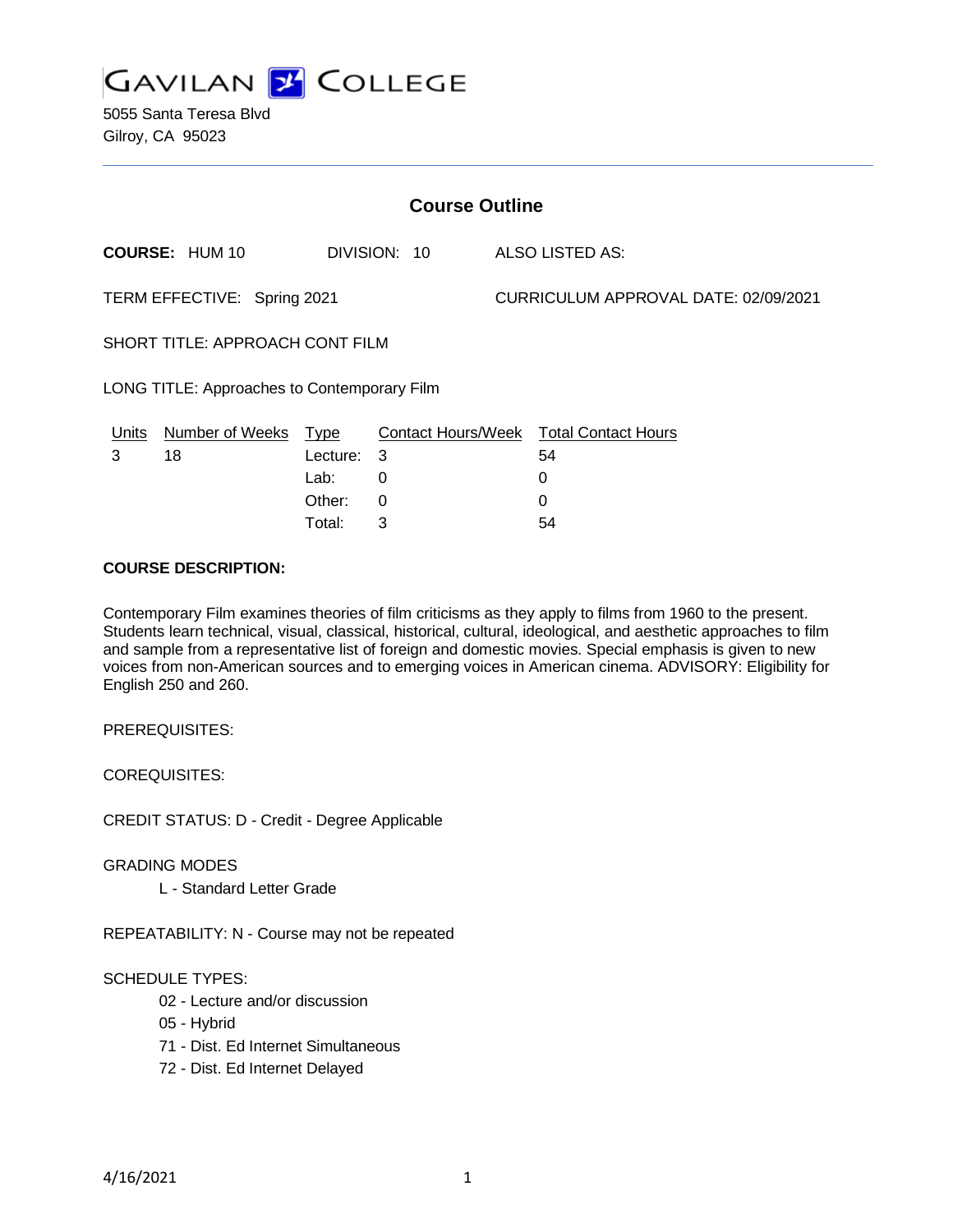#### **STUDENT LEARNING OUTCOMES:**

1. Relate the history of film from 1960 to the present. Measure: Exam PLO: A5, A6, A7 ILO: 2, 3, 5 GE-LO: Year assessed or anticipated year of assessment: 2015

2. Recognize and use the basic technical and critical vocabulary of motion pictures. Measure: Exam & project PLO: A5, A6, A7, C1 ILO: 2, 3 GE-LO: Year assessed or anticipated year of assessment: 2015

3. Recognize the technical components of filmmaking. Measure: Exam & project PLO: A5, A6, A7, C1 ILO: 2, 3 GE-LO: Year assessed or anticipated year of assessment: 2015

4. Identify the major theories of film interpretation. Measure: Written & Exam PLO: A3, A5, A6, A7, C1, C2 ILO: 2, 3. 5 GE-LO: Year assessed or anticipated year of assessment: 2015

5. Recognize how contemporary social forces have influenced film and how film has influenced contemporary social forces.

Measure: Exam & Written PLO: A3, A5, A6, A7, C1, C2, C3, C4, C6, C7, F1, F2 ILO: 1, 2, 3, 4, 5 GE-LO: Year assessed or anticipated year of assessment: 2015

6. Recognize the subtextual layers of cultural meanings in film. Measure: Written PLO: A3, A5, A6, A7, C1, C2 ILO: 5 GE-LO: Year assessed or anticipated year of assessment: 2015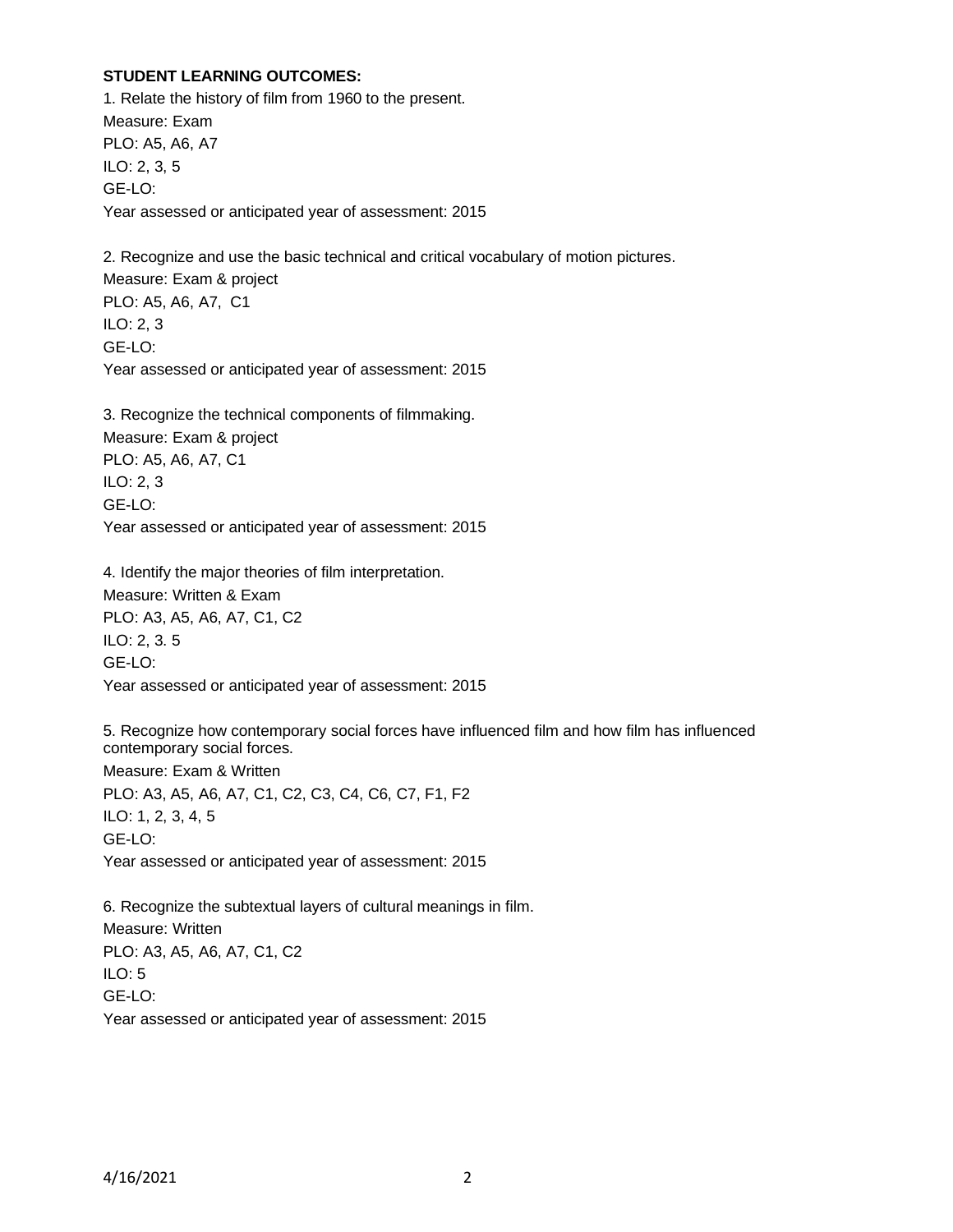7. Identify contributions of various artists and filmmakers on the development of world cinema.

Measure: Exam & Project PLO: A3, A5, A6, A7, C1, C2, C3, C4, C6, C7, F1, F2 ILO: 2, 4, 5 GE-LO: Year assessed or anticipated year of assessment: 2015 CULTURAL DIVERSITY: This course promotes understanding of: Cultures and subcultures Cultural awareness Cultural inclusiveness Mutual respect among diverse peoples Familiarity with cultural developments and their complexities Student Learning Outcome Number(s) 5,6

# **CONTENT, STUDENT PERFORMANCE OBJECTIVES, OUT-OF-CLASS ASSIGNMENTS**

Curriculum Approval Date: 02/09/2021

## **DE MODIFICATION ONLY**

Introduction to course and film terms; origins of realistic and expressionistic films in Lumiere Brothers and Georges Melies.

Screening: A Trip to the Moon

Social and political forces in the 1960s and their influence on American cinema; the mise-en-scene theory: frame, composition and design, lighting, angle, density, character placement, and open and closed forms.

Screening: A film such as The Graduate

Reading Assignment: Ch. 2, "Mise-en'scene"

Social context of the 1970s; editing theories: sequence shots, cutting to continuity, classical cutting, montage, crossing-cutting, thematicn and editing, Eisenstein and "shock attraction;" story boarding

Screening: a film such as French Connection

Reading Assignment: Ch. 4, "Editing"

Genre revisionism in the 1970s; realism and formalism; the theories of cinematography: shots, angles, contrast, color, lenses, opticals, filters, and film stocks

Screening: a film such as Taxi Driver

Reading Assignment: Ch. 1, "Photography"

Genre revisionism in the 1980s; development of sound; methods of sound mixing: Foleys, ambient sound, dubbing; sound theories: synchronous and nonsynchronous sound, overlaps, segues, motifs

Screening: a film such as Blade Runner

Reading Assignment: Ch. 5 "Sound"

Integration of film theories and application to films

Review and examination

Emergency of divergent voices: the Latino voice; movement theories, camera, actors, editing, composition; movements to create tension and 3) resolution; movement in long shot and close up

Screening: a film such as La Bamba

Reading Assignment: Ch. 3, "Movement"

Emergence of divergent voices: the African-American voice; the director: theatrical and screen directors, the auteur, the art director; signatures and style.

Screening: a film such as Do the Right Thing

Reading Assignment: Ch. 7, "Drama"

Emergence of divergent voices: the feminist voice; narrative; realistic and formalistic narratives; point of view; cinema verite; genre paradigms: primitive, classical, revisionist, parodic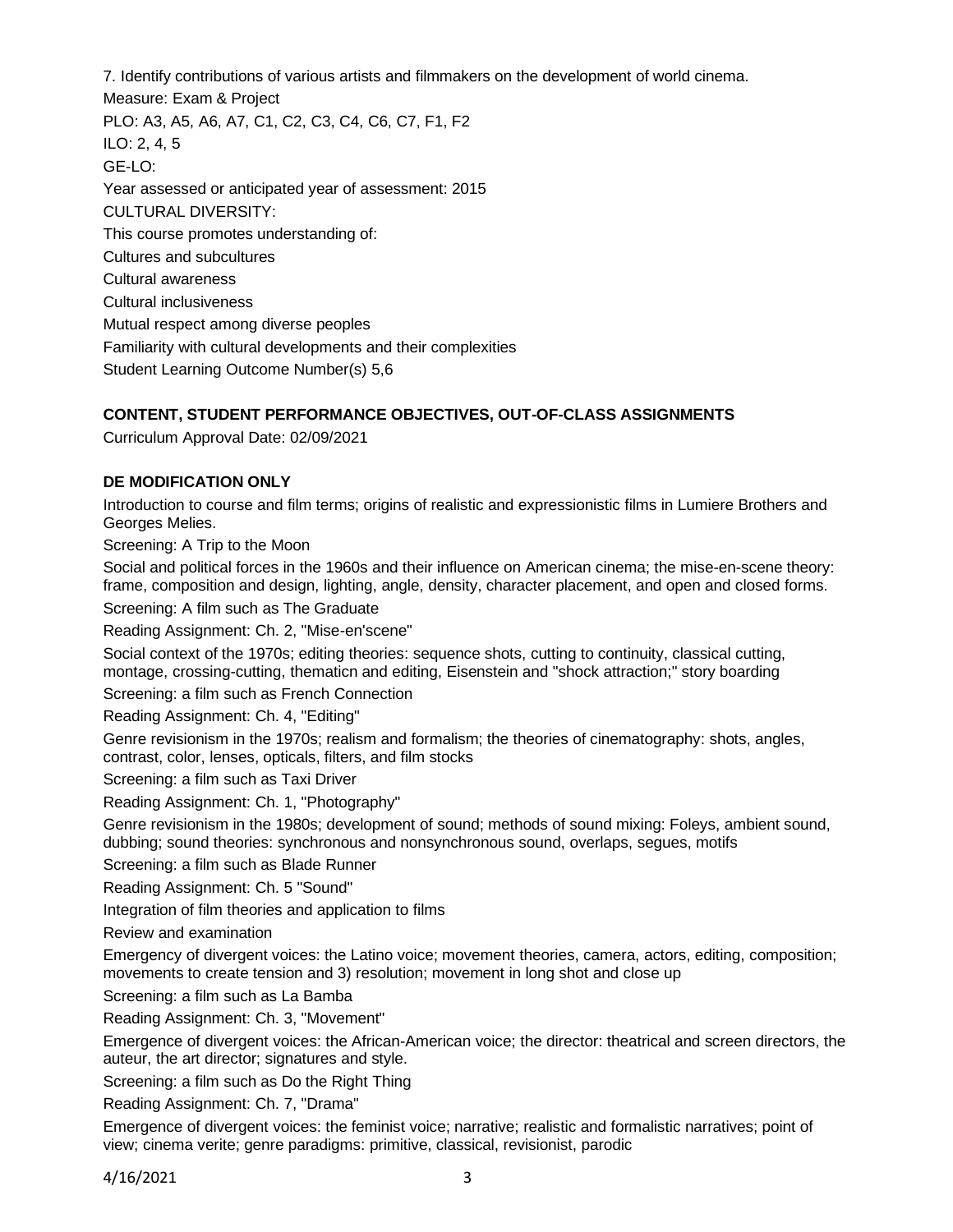Screening: a film such as Thelma and Louise

Reading Assignment: Ch. 8 "Story"

The revisionist Western; acting: the Star System, Method acting; cultural interpretations of film: stars as cultural icons; archetypes; subtexts

Screening: A film such as Unforgiven

Reading Assignment: Ch. 6, "Acting"

European cinema; didactic versus entertainment films; components of leftist, centrist, and rightist

political ideologies in film; culture ideologies in film; religious orientation; ethnic values in film; gender identity

Screening: a film such as The Crying Game

Reading Assignment: Ch. 10, "Ideology"

Cinema of Mexico & Latin America; literary adaptations; form of the screenplay; motifs, symbols and metaphors; allegory and allusion; point of view in camera angles and distances

Screening: a film such as Like Water for Chocolate

Reading Assignment: Ch. 9 "Literature"

Presentation of student papers and projects

Independent voices in American cinema; major interpretative theories: realism, formalism, nouvelle vague, eclectism, synthesism

Screening: a film such as Pulp Fiction

Reading Assignment: Ch. 11, "Theory"

Asian cinema; major interpretative theories: structuralism, semiology, eastern and western outlooks, historiography

Screening: a film such as Eat, Drink, Man, Woman

Reading Assignment: Ch. 11, "Theory"

Student film projects

Review and examination

## **METHODS OF INSTRUCTION:**

Lecture with projected clips and stills. Video to supplement lectures. Student interaction. Speakers as appropriate and available.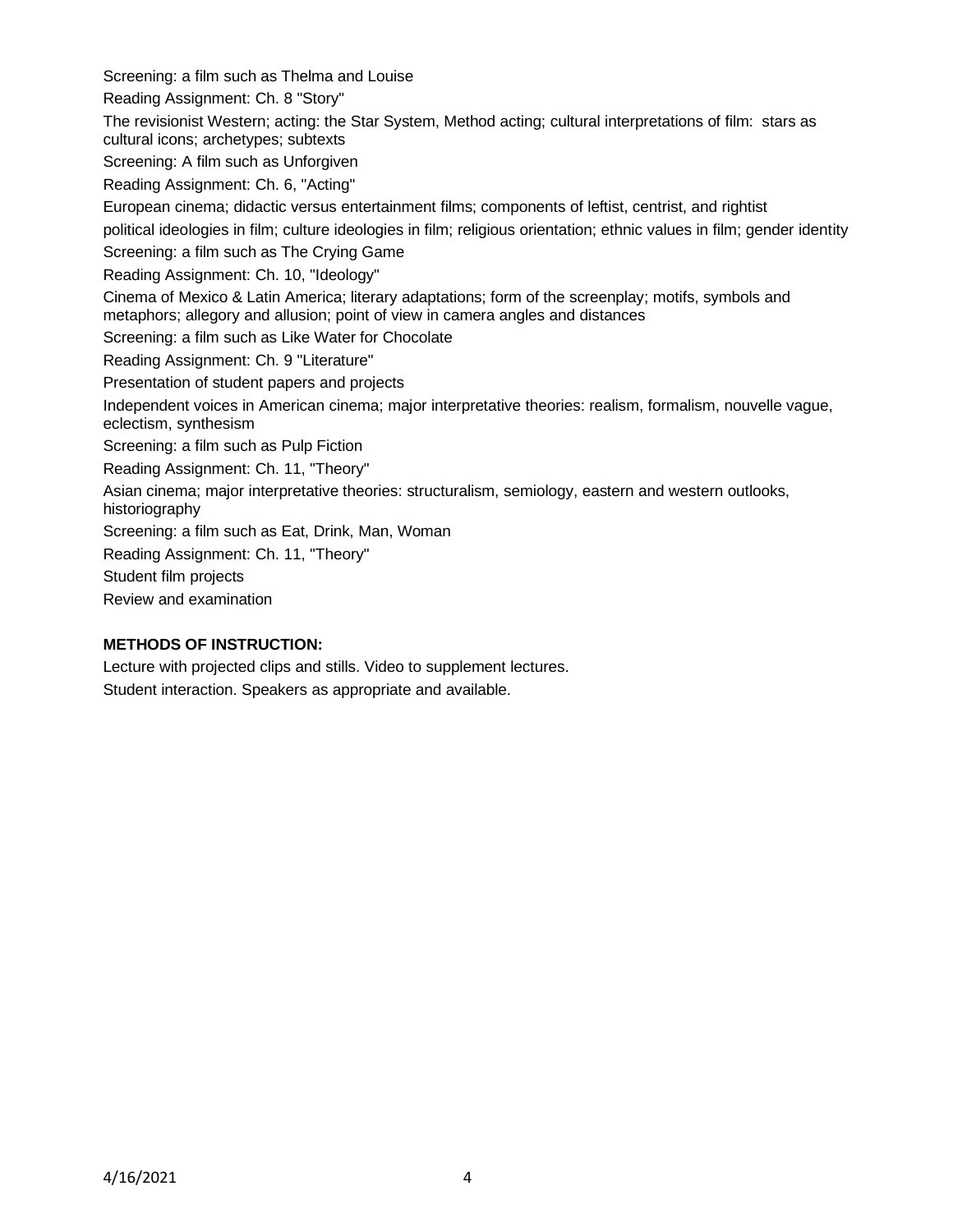## **METHODS OF EVALUATION:**

The types of writing assignments required: Written homework Reading reports Term papers The problem-solving assignments required: None The types of skill demonstrations required: Performance exams The types of objective examinations used in the course: Multiple choice True/false Matching items Other category: None The basis for assigning students grades in the course: Writing assignments: 10% - 20% Problem-solving demonstrations: 0% - 0% Skill demonstrations: 30% - 40% Objective examinations: 50% - 60% Other methods of evaluation: 0% - 0%

## **REPRESENTATIVE TEXTBOOKS:**

Required:

Louis Giannetti. Understanding Movies. Boston: Pearson, 2013. Or other appropriate college level text. ISBN: 978-0-205-73760-4

Reading level of text, Grade: 13Verified by: Grant Richards